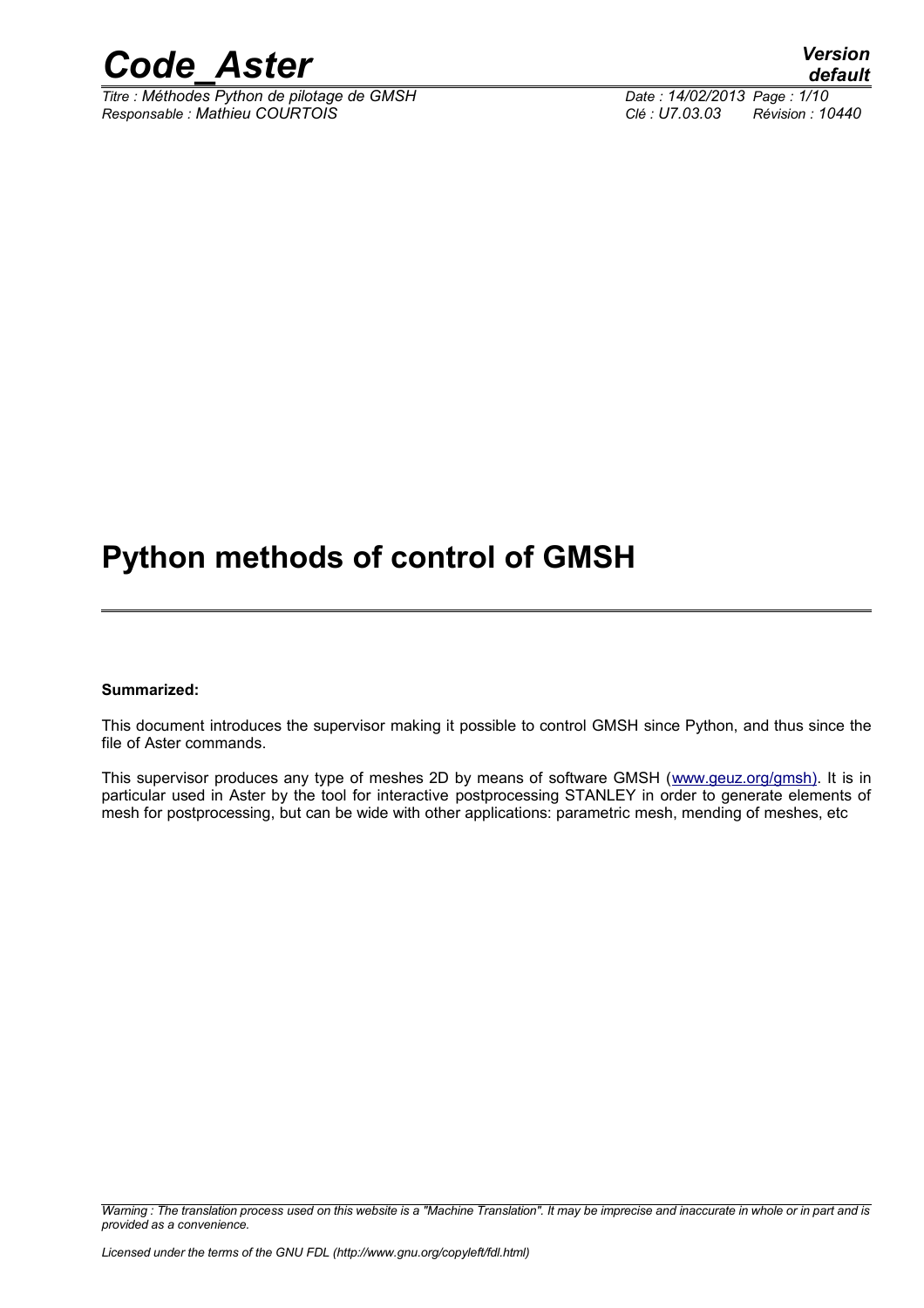*Titre : Méthodes Python de pilotage de GMSH Date : 14/02/2013 Page : 2/10 Responsable : Mathieu COURTOIS Clé : U7.03.03 Révision : 10440*

### **1 Instructions**

There are four stages to follow to produce a mesh with supervisor GMSH:

- 1) Definition of the geometry;
- 2) Definition of the discretizations;
- 3) Creation of mesh GMSH and the GROUP MA and associated objects "Physical";
- 4) Importation of mesh GMSH in Aster.

### **Simple example of use:**

In the following example, one uses the features of the supervisor to generate the mesh of a rectangular plate:

### **Geometry**

```
from Utilitai.sup gmsh importation * larg
= 5. Hconcrete = 3. HS1 = 4. t concrete = 25. prog
S1 = 1.1 One
```
imports the modulus and one defines some parameters. #

```
Geometry O 
 = Not (0, 0) A
 = Not (larg, 0 ) B
 = Not (larg, H_ concrete) C
 = Not (0, H_{\text{concrete}}) D<br>= Not (0, -H S1) E
 = Not (0, - H S1) E
 = Not (larg, - H S1) OA
 = Line (O, A) AB
 = Line (A, B) BC
 = Line (B, C) OC
 = Line (0, C) OD
 = Line (O, D) OF
 = Line (D, E) AE
 = Line (A, E) S2
  = Surface (OA, AB, BC, OC) S1
   = Surface(OD, OF, AE, OA) One
```
*Warning : The translation process used on this website is a "Machine Translation". It may be imprecise and inaccurate in whole or in part and is provided as a convenience.*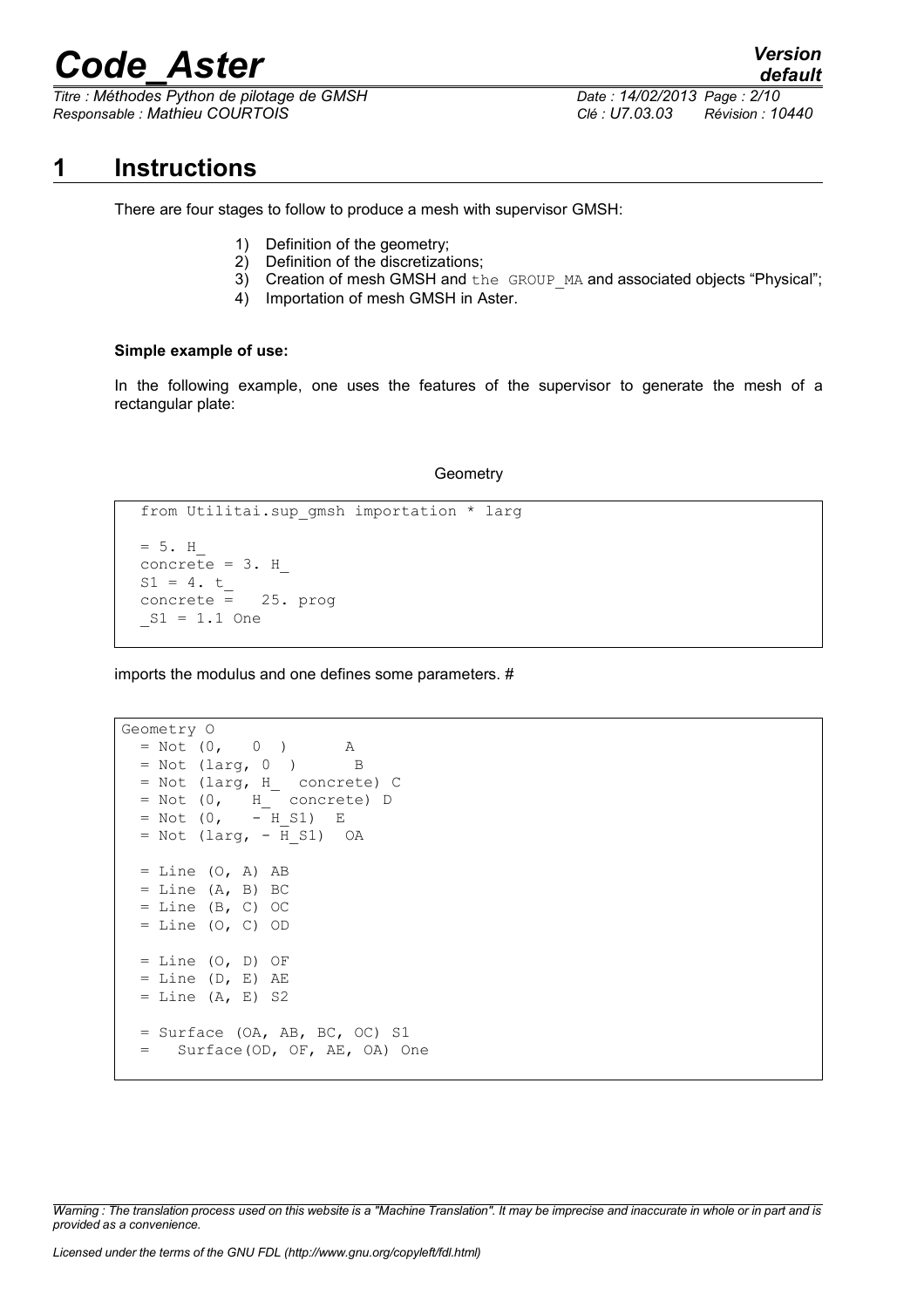*Titre : Méthodes Python de pilotage de GMSH Date : 14/02/2013 Page : 3/10 Responsable : Mathieu COURTOIS Clé : U7.03.03 Révision : 10440*

creates points, lines between the points and of surfaces starting from the lines. #

*Code\_Aster Version*

Discretization OA . Transfinite (1) BC . Transfinite (1) OF . Transfinite (1) N\_ concrete = int (H beton/t beton + 0.5) AB . Transfinite  $(N\bar{\text{beton}})$  OC . Transfinite (N beton) N  $S1$  = Progress (H S1, r=prog S1, h=t beton) OD . Transfinite (N S1, prog S1) AE . Transfinite (N\_S1, prog\_S1) S2 . Transfinite () S1 . Transfinite () One

defines the discretization of the lines and surfaces. #

Mesh mesh = Mesh () mesh . Physical ("BOTTOM", OF) mesh . Physical ("LAT G", OC, OD) mesh . Physical ("LAT D", AB, AE) mesh . Physical ("INTERFAC", OA) mesh . Physical ("HIGH", BC) mesh . Physical ("S2", S2) mesh . Physical ("S1", S1) One

creates the object mesh and one defines the mesh groups which will be GROUP\_MA in the SD Aster mesh and of the "Physical*" in* GMSH (the latter will be named *GM1* , *GM2* etc…). MY

```
= mesh.LIRE_GMSH (MODI
                     QUAD = "OUT') Importation
```
of the mesh in Aster: is *MA* an Aster mesh. List

*Warning : The translation process used on this website is a "Machine Translation". It may be imprecise and inaccurate in whole or in part and is provided as a convenience.*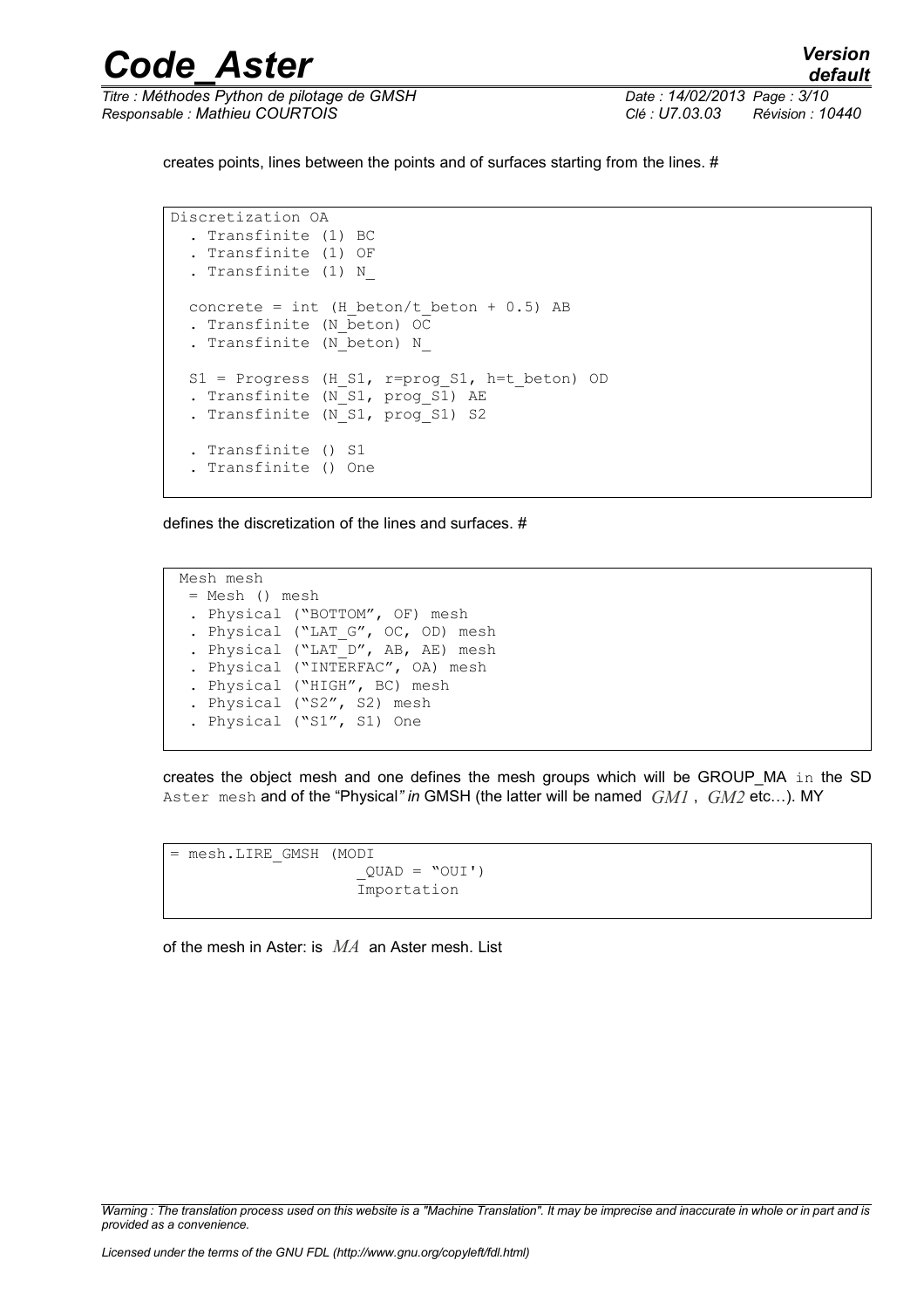*Titre : Méthodes Python de pilotage de GMSH Date : 14/02/2013 Page : 4/10 Responsable : Mathieu COURTOIS Clé : U7.03.03 Révision : 10440*

# **2 functions available**

the list of the functions is extracted directly from the source, sup  $\gamma$  omsh.py, which explains why it is in English. Classify

### **2.1 generic for the geometrical objects class**

```
Geometric: private
```

```
 attribute parameters
   : dictionary of the attributes (except relation and parameters itself)
see _
                  getattr and setattr Attributes
    num
    : index among gmsh objects Mandelevium:
     mesh descriptor mesh
     : related mesh object relation
     : model object in box of coincidence Public
    methods Is_point 
    : return true is the object inherits of the Not class Is line
    : return true is the object inherits of the Line class Is surface
     : return true is the object inherits of the Surface class Is volume
      : return true is the object inherits of the Volume class Is_same
    dimension: return true is both objects are of the same dimension (not
                         , line, surface gold volume) in - >
       object to compares to Duplicate self-service 
     : duplicate year object and bases its mesh descriptor one the
                   mesh_descriptor of the model Coincides
      : assert that year object is coincides with has model one All the
                   attributes are then automatically read from the model 
                  object (see setattr and getattr). in - >
       model object Private
    method Root 
      : Provides
        the root object of year object, IE the object itself yew there is No
relation gold the
       deepest model in box of relation. Geometric
     _coincide: check yew has geometrical coincidence is possible return
                           information about the coincidence, false else. in
- >
       model object Deep_
```
*Warning : The translation process used on this website is a "Machine Translation". It may be imprecise and inaccurate in whole or in part and is provided as a convenience.*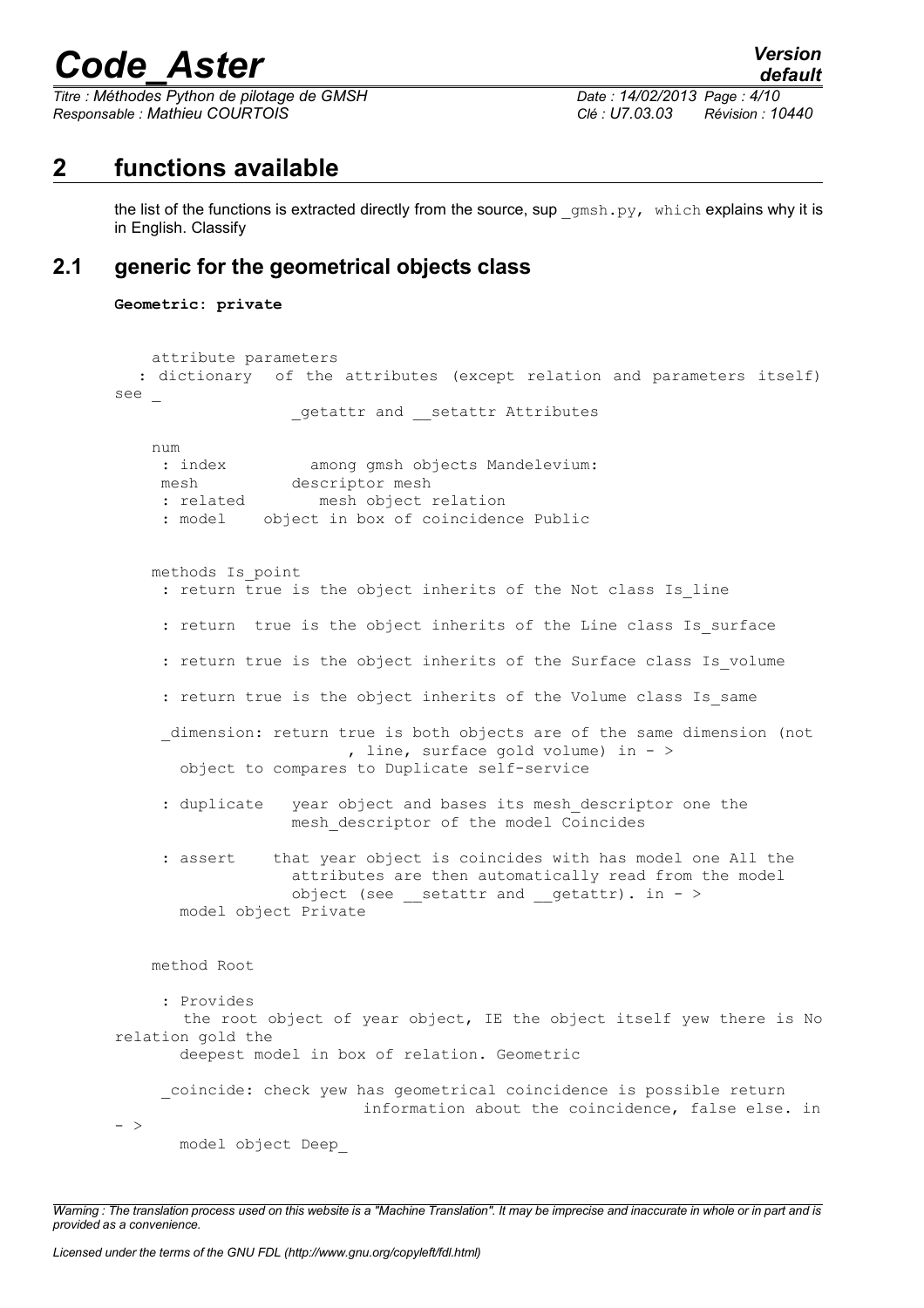## *Code\_Aster Version Titre : Méthodes Python de pilotage de GMSH Date : 14/02/2013 Page : 5/10 Responsable : Mathieu COURTOIS Clé : U7.03.03 Révision : 10440* coincides: proceed recursively to depending ensure coincidence of the sub-objects in - > model object in - > corresponds (information returned by Geometric\_coincide) \_\_setattr : distinguish two sets of attributes relation

 (fast to has relation with has model object in box of coincidence) all the

 other attributes which are stored in the dictionary parameters instead

of the usual dict yew there is No relation (see Coincides) and in

the model object yew there has coincidence getattr

*default*

 \_\_: yew the object is related (relation <> None) the attribute is read in the model object. Else, it is read in the current object,

actually in the

dictionary parameters (see \_\_ setattr) Thanks

 to thesis two overloaded methods, the access to the attributes is usual yew there is No relation whereas the attributes of the model object are accessed transparently

yew there has relation. cmp

\_\_: The comparison

 of two objects involves possible coincidence. It is No more the object ids that

are compared goal the object roots (.relation yew any). Gmsh

 : produce the source codes for Gmsh in - > mesh Gmsh\_

send: send has line code to the gmsh to interpret in  $-$  > line code (G-string) Intermediate

 \_meshing: produce the source codes for the intermediate objects in - > mesh Object

 meshing: produce the source codes for the current object VAr - > object number (modified yew several objects are created) Functions

## **2.2 for the objects POINT class**

### **Not (Geometric): Public**

```
 methods __init
\therefore in - >
       coordinates (the 3rd is zero by default) Size
     : set the size of the neighbouring elements in - >
       size Attractor
    : define the not ace year attractor in - >
      scale x: size amplification Factor in the X-direction in - >
      scale y: size amplification Factor in the Y-direction in - >
       distance: influence distance for the disturbance Attributes
```
*Warning : The translation process used on this website is a "Machine Translation". It may be imprecise and inaccurate in whole or in part and is provided as a convenience.*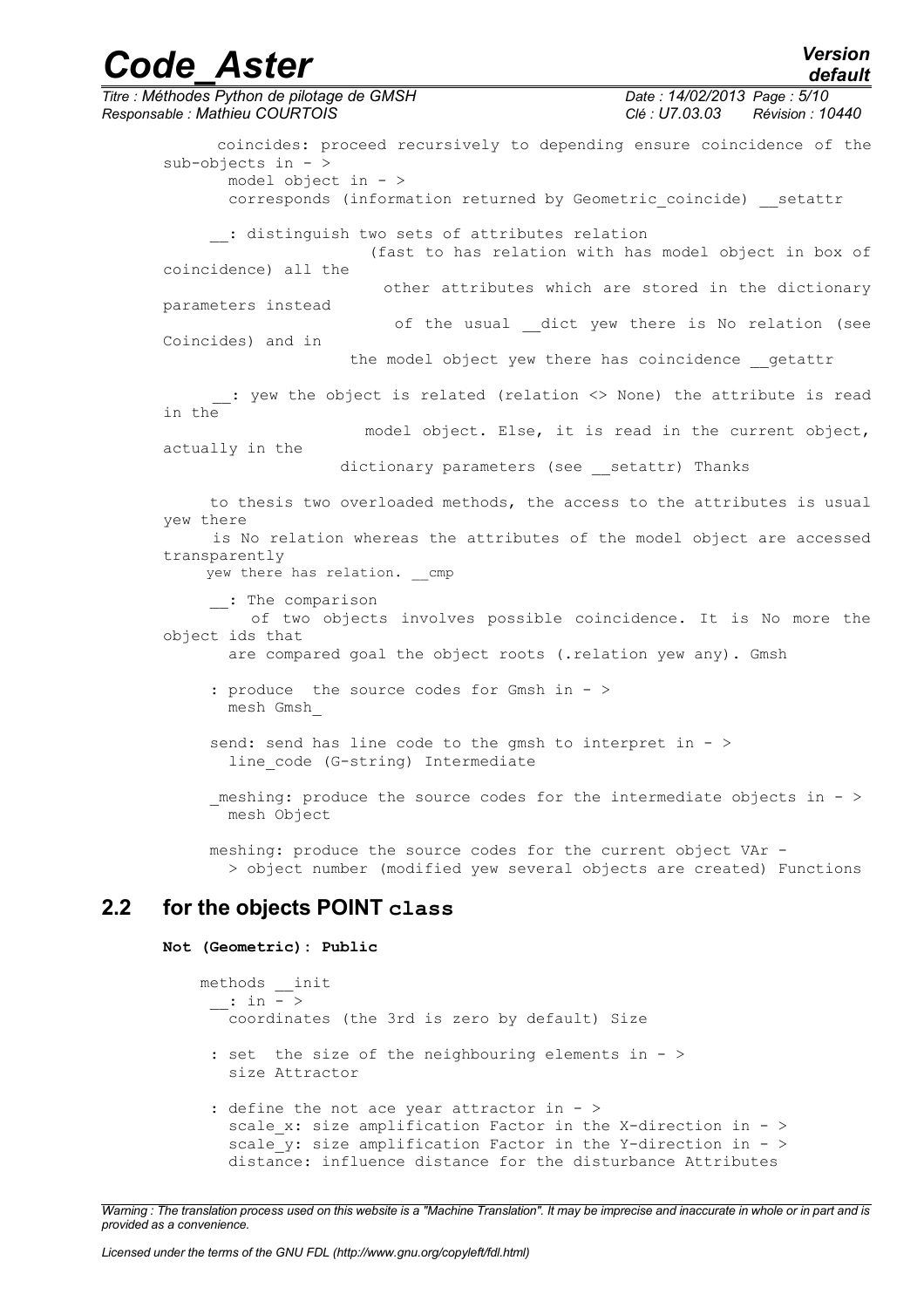$\overline{T}$ itre : Méthodes Python de pilotage de GMSH *Responsable : Mathieu COURTOIS Clé : U7.03.03 Révision : 10440*

*default*

coor

- : coordinates size
- : neighbouring element size attractor
- : parameters of the attractor Functions

*Warning : The translation process used on this website is a "Machine Translation". It may be imprecise and inaccurate in whole or in part and is provided as a convenience.*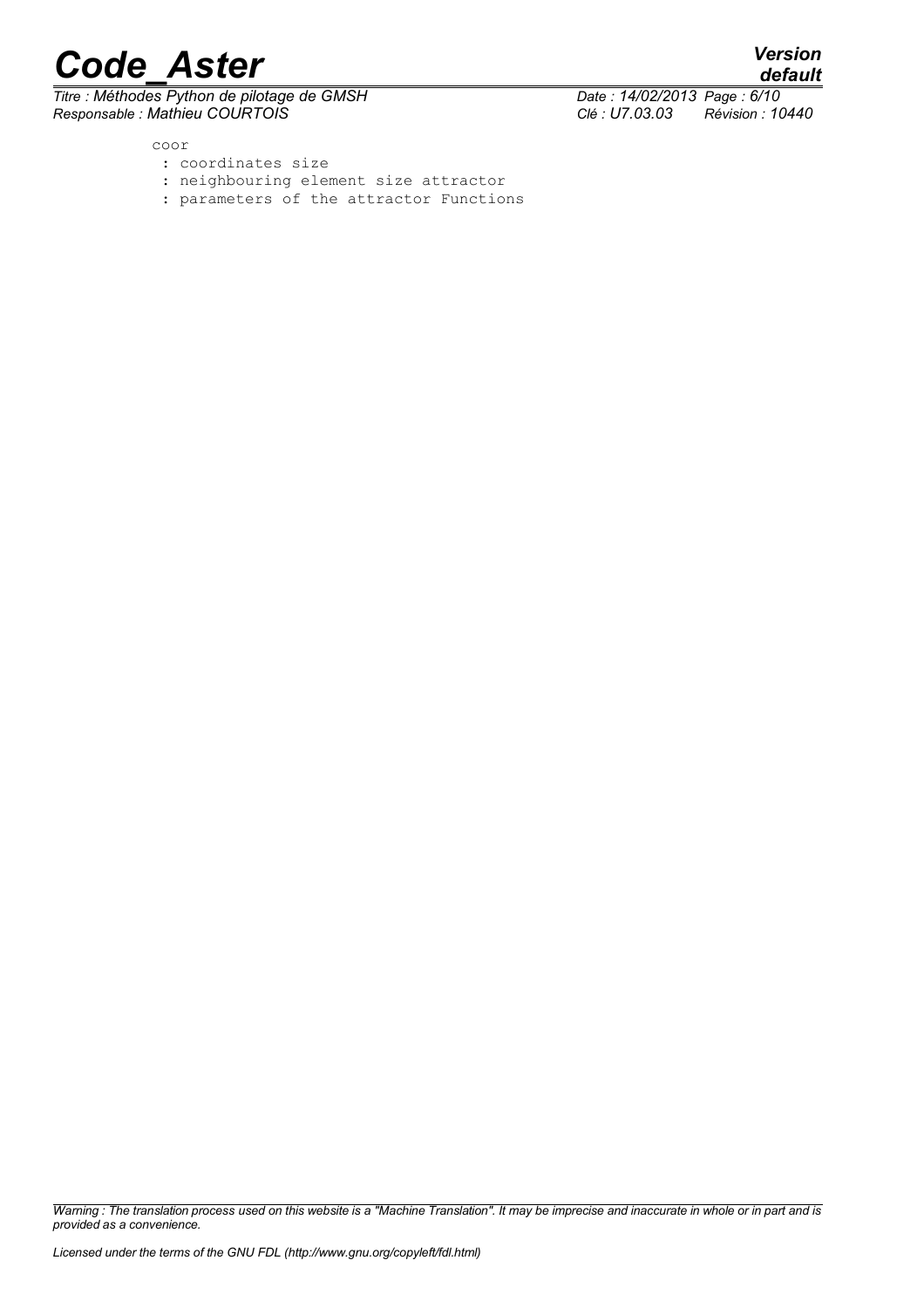*Titre : Méthodes Python de pilotage de GMSH Date : 14/02/2013 Page : 7/10 Responsable : Mathieu COURTOIS Clé : U7.03.03 Révision : 10440*

### **2.3 for the objects LINE class**

#### **Line (Geometric): Public**

LINE OBJECT

methods Attractor

: define the not ace year attractor in - > scale x: size amplification Factor in the X-direction in -  $>$ scale  $y$ : size amplification Factor in the Y-direction in - > distance: influence distance for the disturbance class

#### **Circle (Line): CIRCLE**

OBJECT def Curve

#### **(l\_x, l\_y, l\_z=None): CURVE**

OBJECT (in  $-$  > list of points) Functions

### **2.4 for objects SURFACE class**

#### **Surface (Geometric): SURFACE**

OBJECT (inherit from the Geometric class) Public

 methods \_\_init  $\cdot$  in  $\overline{-}$  >

 lines: external bounday of the surface (lines should Be connected) Holes

 : set the internal holes (surfaces) in - > holes: list of holes Boundary

 : checks that the boundary has closed loop and returns the directional sense of the edges Ruled

: the surface is declares has ruled one Relocates

 : relocate the surface in - > tran: (numpy) vector of translation Recombines

 : recombine the surface (try to mesh with quadrangles instead of triangles) Transfinite

: The mesh to Be transfinite Attributes lines

 declares : list of external boundary lines holes : list of internal holes (surfaces) ruled : indicates (false gold true) yew the surface has ruled surface loops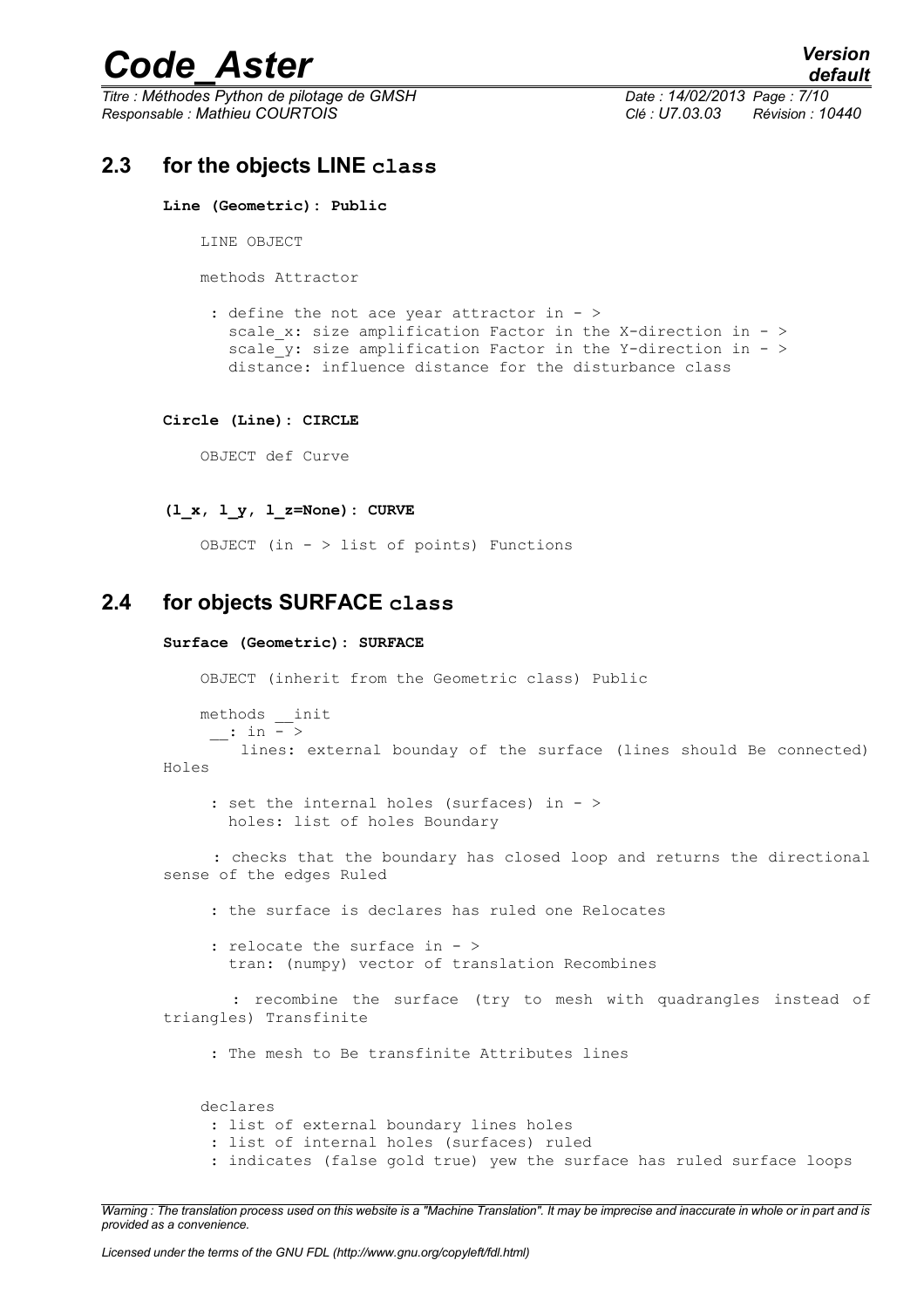*default*

*Titre : Méthodes Python de pilotage de GMSH Date : 14/02/2013 Date : 14/02/2013 Date : 14/02/2013 Page : Mathieu COURTOIS Responsable : Mathieu COURTOIS Clé : U7.03.03 Révision : 10440*

 : list of boundary (external and internal) loops (computed when meshing) Functions

*Warning : The translation process used on this website is a "Machine Translation". It may be imprecise and inaccurate in whole or in part and is provided as a convenience.*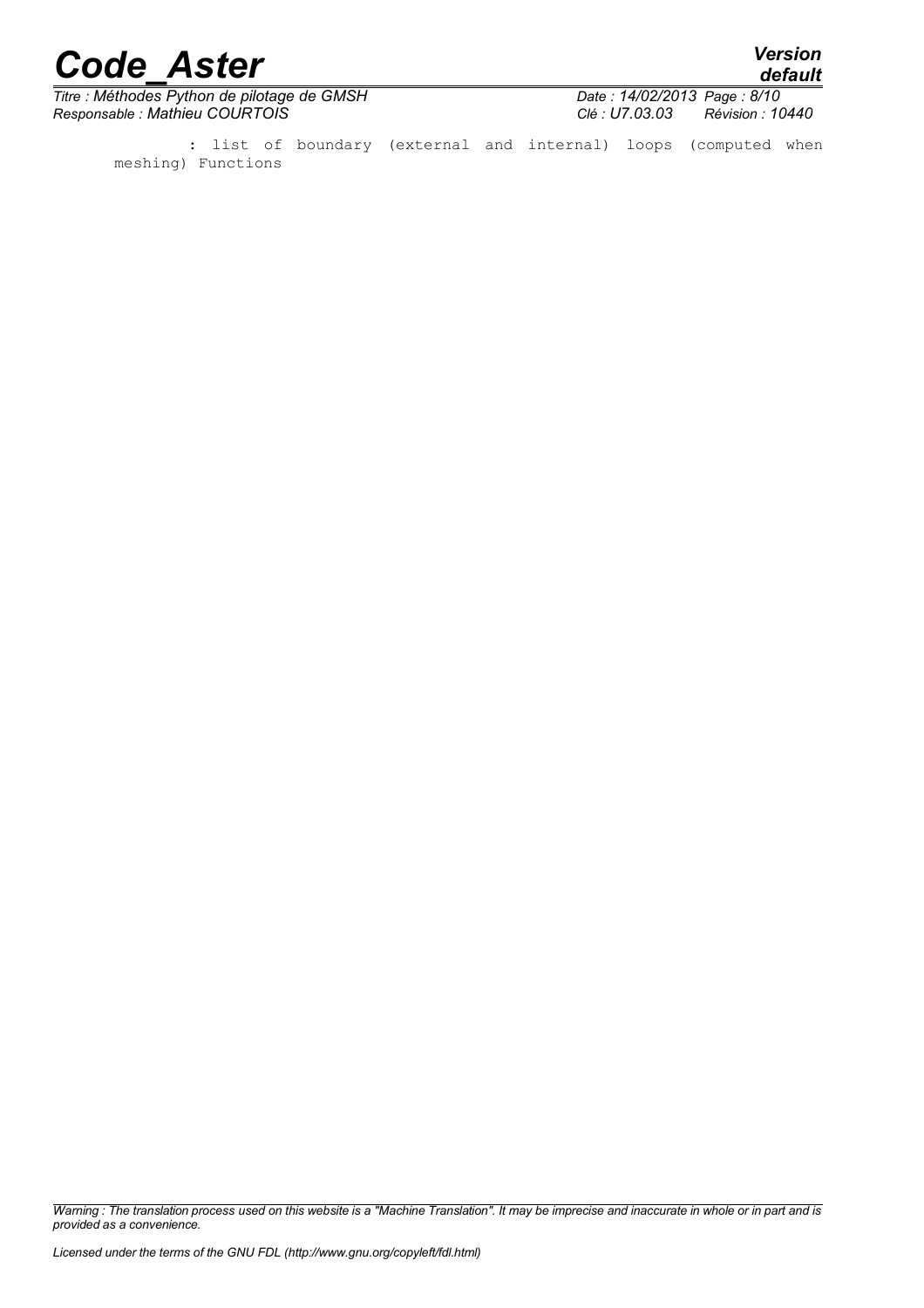*Titre : Méthodes Python de pilotage de GMSH Date : 14/02/2013 Page : 9/10 Responsable : Mathieu COURTOIS Clé : U7.03.03 Révision : 10440*

### **2.5 for the operations on the meshes class**

```
Mesh_Descriptor: Attributes
```
 relation Another mesh descriptor provides the mesh parameters parameters dictionary of the mesh parameters size Not size transfinite Transfinite mesh (0 gold 1) number Number of elements along has line (transfinite) progression Progression of element size (transfinite) recombines Recombines mesh gold not Specific access: md.parameter name =  $xxx - >$  the relation is destroyed (set to None)  $xxx =$ md.parameter name  $-$  > yew there has relation, the effective parameter is looked for recursively Deep copying : relation is set to the model instead of has true Copy class Mesh : def \_\_ init \_(coil, algorithm = 2, gmsh=' gmsh'): def Physical (coil, name, \*l\_obj): creation of Physical (GMSH object) def Save (coil , file = "fort.geo"): save the geo file def View (coil) : launch GMSH with the current geo file def Create (coil , file = "fort.19"): save the geo file and create the msh file def Name (coil, MY, CREA GROUP NO ): create the group ma and/or the group no def LIRE GMSH (coil , UNITE GMSH =  $19$ , UNITE MAILLAGE  $= 20$ , MODI QUAD = " NON", CREA\_GROUP\_NO = "OUI'): Reading of the mesh (Aster format) from its definition (format sup\_gmsh) UNITE\_GMSH = logical Number of unit for the file msh UNITE\_MAILLAGE

```
= logical Number of unit for the file mail MODI QUAD = "
OUI' if line ->quad, "NON" if not CREA GROUP NO
= "OUI' if the GROUP NO are created, "NON " if not Functions for
```
### **2.6 the geometrical transformations def VectorProduct**

(U, v): def VectorNorm (U): class Rotation : in  $-$  > A, C, B

*Warning : The translation process used on this website is a "Machine Translation". It may be imprecise and inaccurate in whole or in part and is provided as a convenience.*